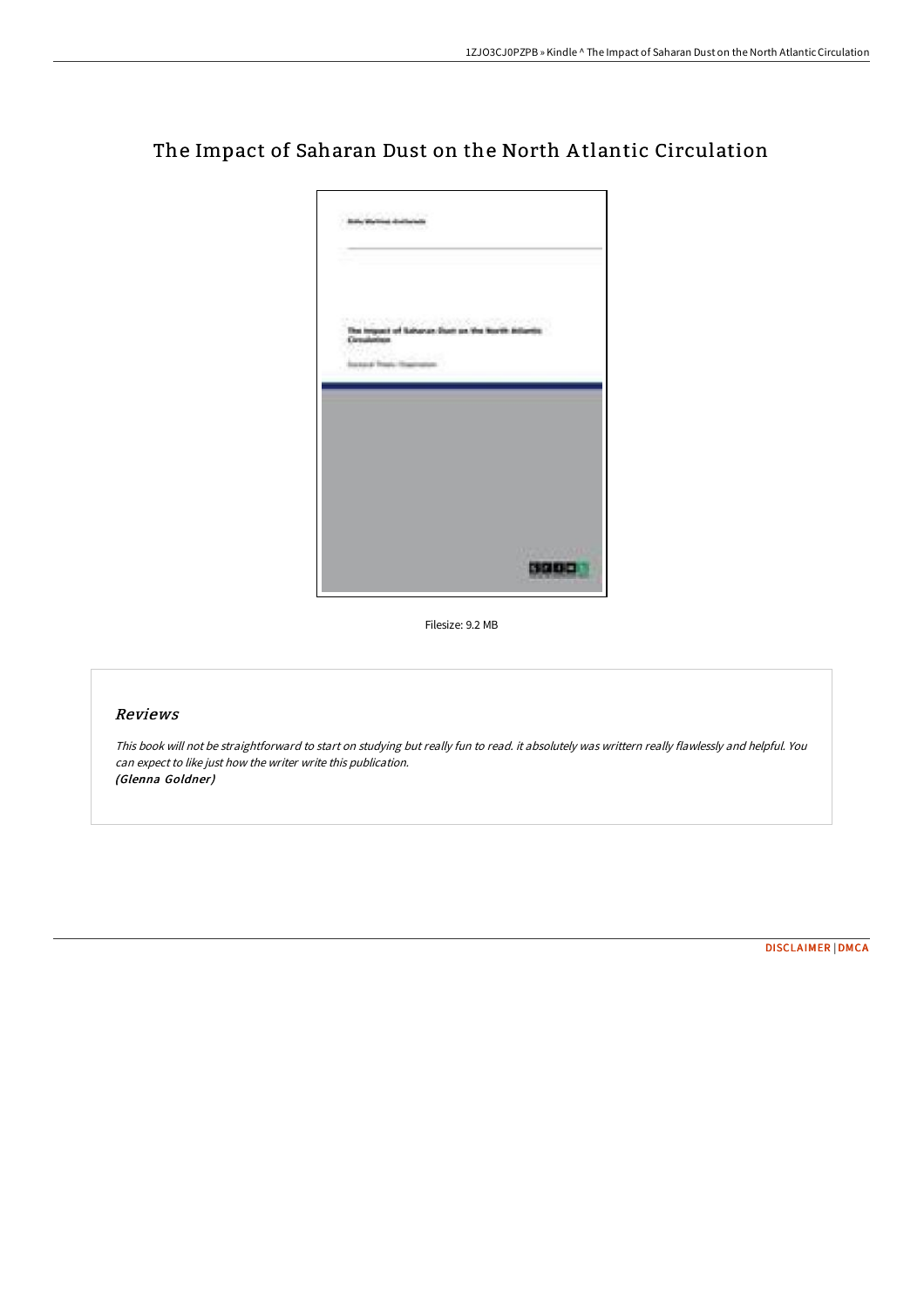## THE IMPACT OF SAHARAN DUST ON THE NORTH ATLANTIC CIRCULATION



To read The Impact of Saharan Dust on the North Atlantic Circulation PDF, make sure you refer to the hyperlink beneath and save the document or get access to additional information which might be related to THE IMPACT OF SAHARAN DUST ON THE NORTH ATLANTIC CIRCULATION book.

GRIN Verlag Mrz 2010, 2010. Taschenbuch. Book Condition: Neu. 296x210x8 mm. This item is printed on demand - Print on Demand Neuware - Doctoral Thesis / Dissertation from the year 2010 in the subject Geography / Earth Science - Meteorology, Aeronomy, Climatology, grade: Sehr Gut, University of Hamburg (Institute of Oceanography), language: English, abstract: The erosion of Saharan soil is the World's largest annual source of mineral dust aerosols, resulting in a deposition of more than 40% of the global atmospheric dust into the North Atlantic (NA). By changing the atmospheric opacity, mineral dust can alter the shortwave radiative forcing at the surface of the ocean, altering the ocean mixed layer heat budget and therefore affecting the sea surface temperature (SST). Moreover, changes of the total amount of energy received at the ocean surface have an impact on the ocean circulation. In this thesis we combine several satellite observations, in-situ radiation measurements, a 1D mixed layer model of the ocean, and various versions of a 3D general ocean circulation model, to study the impact of Saharan dust on the circulation of the NA. A buoyancy source generated by realistic dust-induced shortwave flux anomalies is imposed in the eastern NA and the differences between this simulation and an unperturbed one are investigated in terms of the ocean dynamical adjustment and changes in the Atlantic Meridional Overturning Circulation (AMOC). A joint analysis of aerosol optical depth retrievals from the MODIS sensor and SST from the TMI sensor for the period 2000-2006 shows a decrease in SST of 0.2° to 0.4°C simultaneously with, or shortly after, strong dust outbreaks, which is consistent with an independent estimate of SST decrease simulated by a local 1D mixed layer model. A comparison between observed TMI SST fields and simulated SSTs with an eddy-permitting model of the...

n Read The Impact of [Saharan](http://www.bookdirs.com/the-impact-of-saharan-dust-on-the-north-atlantic.html) Dust on the North Atlantic Circulation Online  $\mathbf{B}$ [Download](http://www.bookdirs.com/the-impact-of-saharan-dust-on-the-north-atlantic.html) PDF The Impact of Saharan Dust on the North Atlantic Circulation